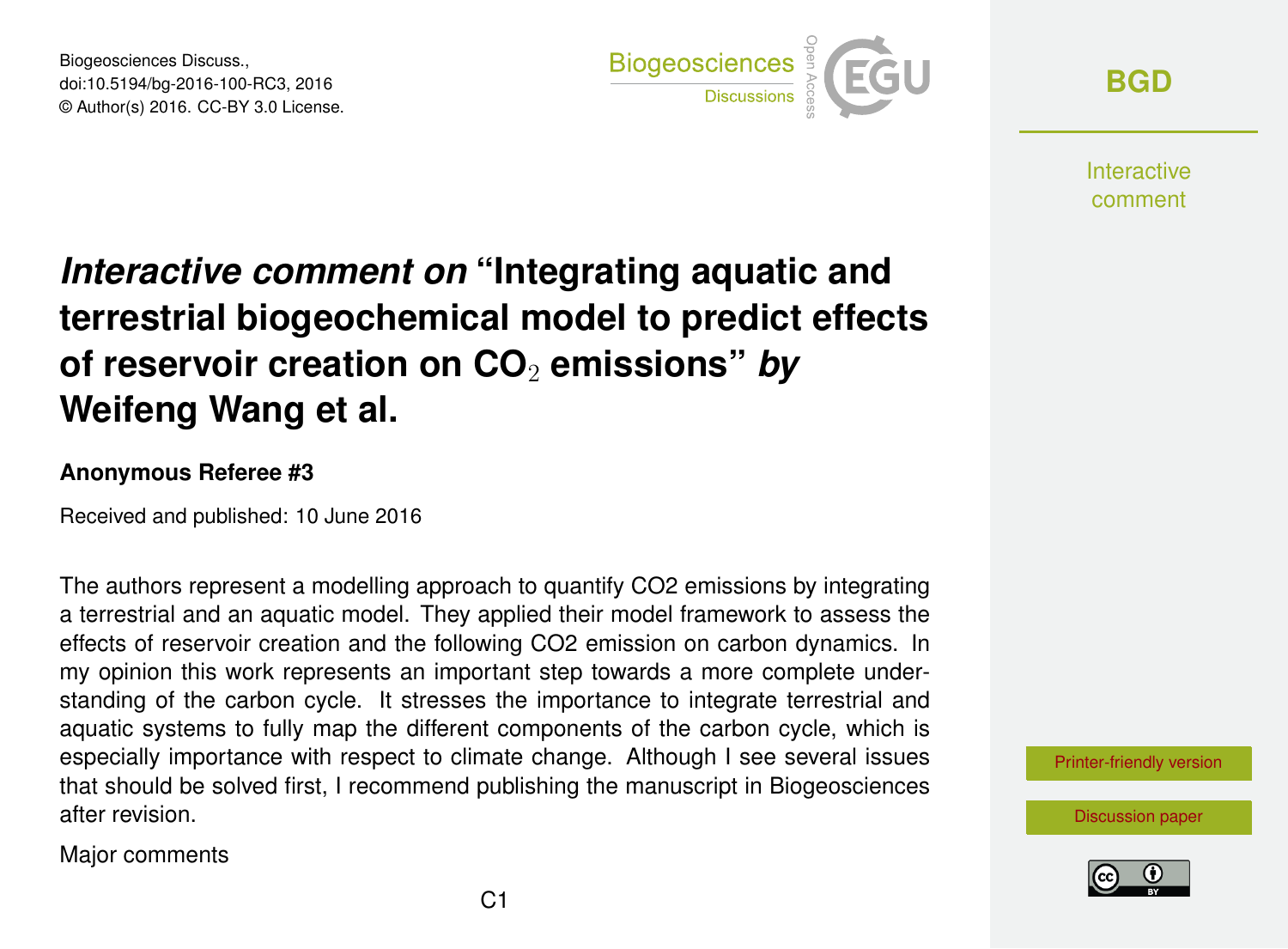(A) One concern is that to me it seems that the authors did the calibration of their model and the validation not with independent data. It should be made more clear which data have been used for calibration (P1 L16 'using the measurements . . . in a ∼600 km2 boreal hydroelectric reservoir, Eastmain-1') and for validation ('We then evaluated the model performance against observed CO2 fluxes data from an eddy covariance tower in the middle of the EM-1 reservoir').

(B) For comparison of observed and simulated data, or rather expected and simulated data I'd like to see more statistical tests to show if the differences are significant or not. Statements as 'reasonably well' (P1, L22) or 'greatly influence' (P12, L28) are not sufficient.

(C) The conducted sensitivity analysis only includes Rw, FO2, air temperature and wind speed. It would have been interesting to see how sensitive the model reacts on the most important parameters controlling the processes in the water column, like decomposition rates of POC and DOC.

(D) It did not appear clear to me, how much of the model developments has been originally done by the authors and how much of their framework relies on the work of others. This should be stated clearly and possibly also indicated in an overview figure as Figure 1.

(E) I see some potential for improvement in the discussion.

- P 13 LL14: The empirical model shows a decline period of 12 to 15 years. Another study (not including water column processes) estimates the period to be several decades. The author's model (including water column processes) estimated a period of only 3 years. It should be more clearly discussed that this inconsistency (a) shows the importance of including the water column processes and (b) shows that the implementation in the model can still be improved.

- The authors state (P13 L25) that they 'did not incorporate methane production'.

Interactive comment

[Printer-friendly version](http://www.biogeosciences-discuss.net/bg-2016-100/bg-2016-100-RC3-print.pdf)

[Discussion paper](http://www.biogeosciences-discuss.net/bg-2016-100)

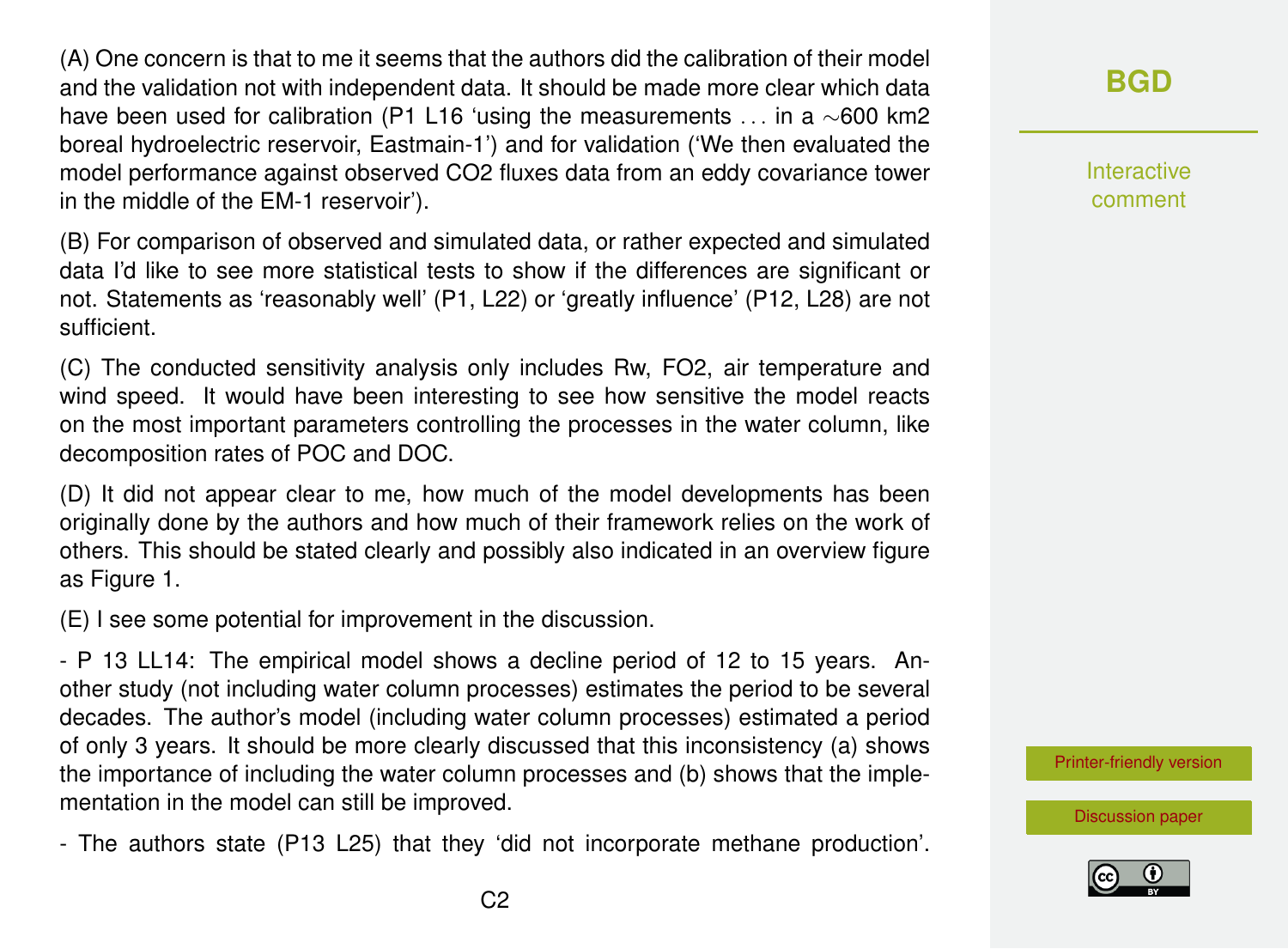Please explain why do you think that 'if methane production is included, the reservoir would probably need more time than reported here'.

Minor comments

(A) It would be helpful to show the sequence of processes calculated in the model. I assume this could be added to Figure 1.

(B) Some specific questions: Why is GPP depending on DOC (Equ.1)? How did the authors convert form biomass to carbon (P5 LL5)?

(C) Figures:

- The figures only partly support the message of the manuscript (e.g. Figure 4 and Figure 5).

- Figure 1 is not clear enough to show the important processes and fluxes in the model. Some arrows seem to come from nowhere (e.g. the solid line arrow 'Incident solar radiation', or one solid black line going down from the 'Passive humus pool'). Please clarify.

- In Figure 2 one cannot distinguish the temporal patterns the authors refer to in the text, especially in (c), (d) and (e).

- Figure 3. The model's reaction seems relatively constant over the years, which could be a sign that important processes might be ignored or their implementation should be improved. Please discuss.

- Figure 4. I can only partly agree with the conclusions the authors draw from the data shown in this figure, especially for the sinking rate which seems to be poorly reproduced. Why do the observed data don't have any variance?

- Figure 5. The figure does not support the statement that the 'annual CO2 emissions and benthic dissolved CO2 fluxes showed great sensitivity to Rw'. There seems to be some sensitivity but I would not call it 'great'. And besides I'd like to see more statistics Interactive comment

**[BGD](http://www.biogeosciences-discuss.net/)**

[Printer-friendly version](http://www.biogeosciences-discuss.net/bg-2016-100/bg-2016-100-RC3-print.pdf)

[Discussion paper](http://www.biogeosciences-discuss.net/bg-2016-100)